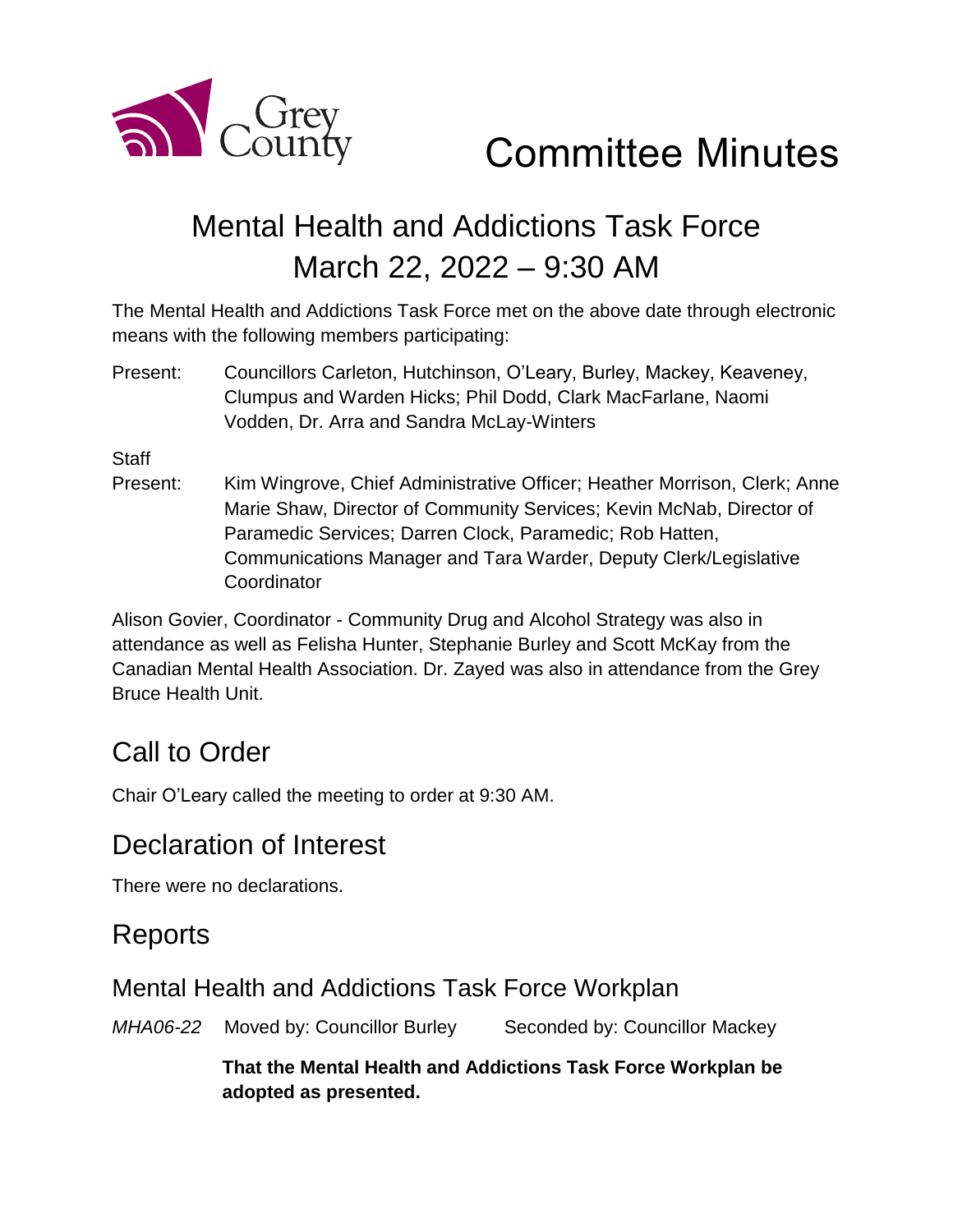# **Delegations**

#### **Phil Dodd - Keystone Child, Youth and Family Services**

Phil Dodd addressed the task force on Keystone Child, Youth and Family Services. Keystone is a not-for-profit organization and a designated lead agency for children's mental health in Grey and Bruce Counties.

He spoke to gaps in the child and youth community based mental health sector in Grey County, noting that it has been underfunded across the province for a number of years. Further, rural areas experience unique challenges that are insufficiently addressed in current funding models.

Challenges were then highlighted. These included increased demands for service due to rising awareness of generational trauma, increasing complexity of needs since COVID-19, decreased building capacity during Covid, balancing budget demands and the challenges associated with providing wrap around services to address the treatment needs of children and youth.

Opportunities include having support and advocacy at all levels of government to highlight the community's specific and unique needs and working towards building long term infrastructure within the community to address current and future needs. The importance of early intervention was noted as being key to creating better outcomes for children, youth and families. Live-in intensive treatment and support for youth could be expanded by moving the facility to the main office location.

Mr. Dodd noted further opportunities for partnerships.

Discussion occurred on sources of core funding, which is primarily from the Ministry of Health. Grey County and federal programs also make up pieces of the funding envelope. It was noted that if the current house for the live-in treatment program was sold, there would be a shortfall for the renovation of the new facility. The current facility is licensed for seven beds, however during the pandemic, it had to be reduced to four because bedrooms cannot be shared. It serves the age range of 12-18 and is a co-ed facility. The typical length of stay is between three and six weeks for short term stabilization housing and crisis assessment.

#### **Naomi Vodden - Grey Bruce Health Services**

Naomi Vodden addressed the task force on the services provided by Grey Bruce Health Services, noting that the Mental Health and Addictions Department is composed of inpatient and outpatient services. Both short and long term support is provided.

Ms. Vodden spoke to the types of services offered and the practitioners that are a part of the unit, as well as current volumes in case management, crisis services, counselling,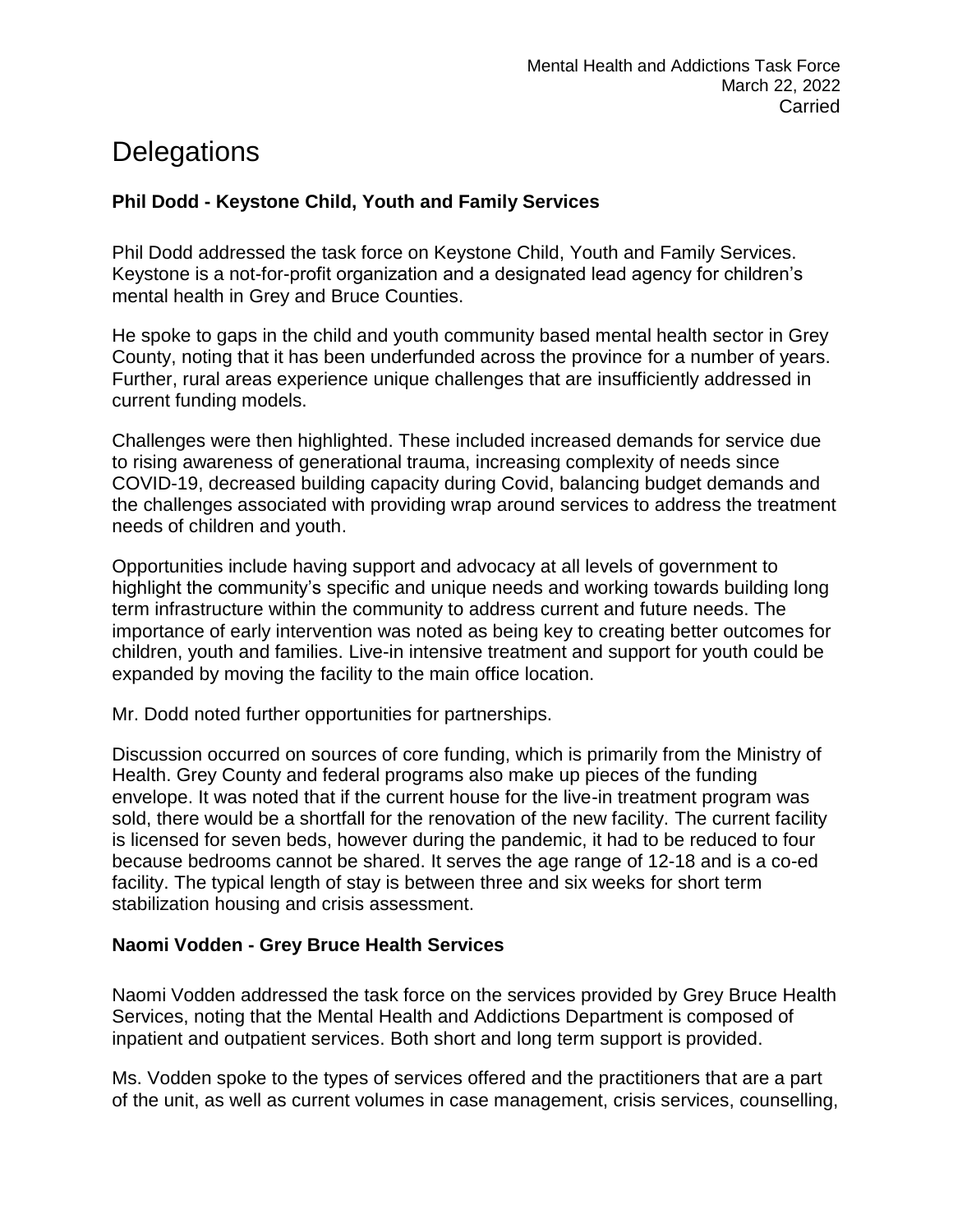geriatric services, psychiatry services and addiction services.

She noted gaps in the system, including difficulty in access to services, lack of funded pediatric beds and geriatric mental health services, services for those in military or emergency services and those with a dual diagnosis. Housing is especially difficult for those with a dual diagnosis. There are patients staying in the inpatient unit for 2-3 years waiting for housing to suit their needs. Prevention and early intervention are critical for supporting youth and families.

The crisis team at the hospital and partnerships with the Canadian Mental Health Association provide pediatric support and the program is designed to provide services for rural sites. Renovations are beginning in order to serve a larger geographic area. The hope is that it will address the needs of those living in rural areas.

The benefits of the SOS (Supportive Outreach Services) program was noted and advocacy for continuing that program is important.

#### **Clark MacFarlane, Stephanie Burley, Felisha Hunter, Scott McKay - Canadian Mental Health Association (CMHA)**

Clark MacFarlane provided an overview of the mission, values and vision and noted the importance of breaking down stigmas around mental health to allow for people to feel better about reaching out. This is reflected in the mission and values.

Scott McKay then provided information on mental health and addictions housing. He spoke to the affordable unit program and the residential programs that assist with medications, meals and recreation programming. Community Homes for Opportunity also has 39 beds across three homes and CMHA provides oversight and outreach to the individuals and ensures that homes are providing a certain standard of living.

Stephanie Burley then noted that the organization also supports those who are affected by the addictions of others. She provided information on addictions programs and services, including concurrent disorders, pregnancy and parenting, choices for youth, problem gambling, addiction court support and addiction counselling.

The current wait time for programs is about 2-3 months, however some have shorter wait times.

It was noted that during the pandemic, counselling has been able to be completed over phone or Zoom which has also been beneficial in many respects, including decreasing the "no show" rate.

Scott McKay then provided information on the mental health programs and services including mental health crisis line, mental health court support, intensive case management and a mobile mental health and addiction response team. There is outreach support and peer supports as well as mental health counselling.

Councillor Mackey left the meeting at this time.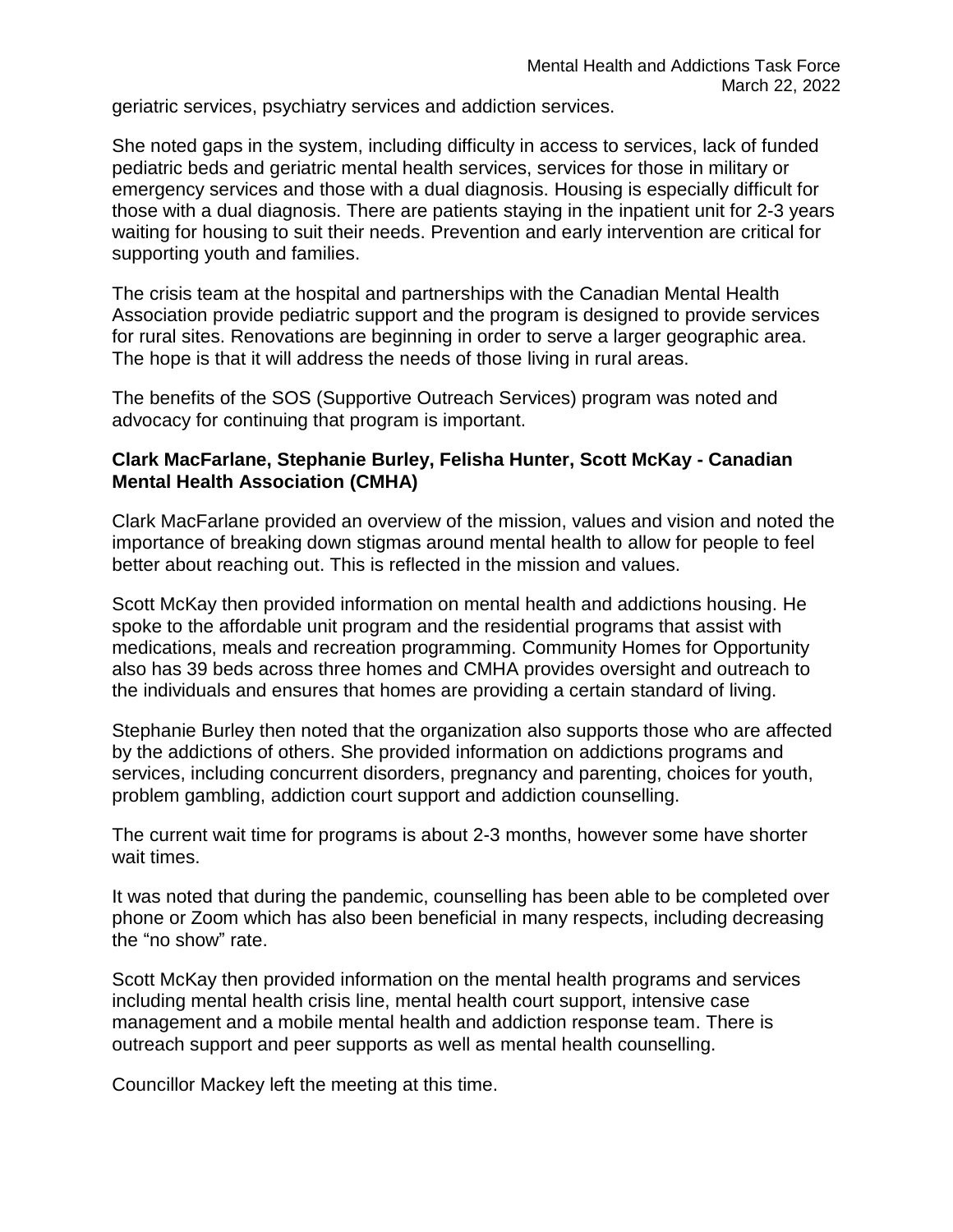There are group services, social recreation and leisure, youth awareness and education, support outreach services, and harm reduction and needle exchange programs.

Clark MacFarlane then spoke to sponsored programs, being the Community Drug and Alcohol Strategy and the Men's Program.

He then noted the challenges and gaps in services. There is an increasing severity of illness and complexity of the individuals served, issues with access to services for rural communities, a lack of resources/waitlists for services, rising housing and rental prices, difficulty in covering after hours and weekend needs, and specialized services for victims of sex trafficking and intergenerational trauma.

Scott McKay provided a high level overview of the approaches that are used to create a strong therapeutic relationship with the individuals served. Some include: treating everyone with dignity and respect, hope and accountability. It is important to acknowledge and leverage the strengths of individuals and think of treatment as holistic.

Felisha Hunter addressed the task force to speak to the principles of harm reduction. It incorporates a wide variety of strategies including safe use, managed use, abstinence, and addressing conditions of use along with the use itself.

She shared stories with the task force that reflect how the SOS Team is working collaboratively and the impact it has had within the community.

Stephanie Burley then spoke to the Harm Reduction and Needle Exchange Program. CMHA is a safe needle exchange site and they are working towards expanding capacity across staff members to provide the assistance needed.

Sandra McLay-Winters challenged the task force to consider how partnerships with people with lived experience can be enhanced and she noted the importance of having resources in place to assist when relapses occur.

It was requested that the task force return to the topic of the individuals with lived experience and incorporating that aspect into this project.

#### **Dr. Arra and Dr. Zayed - Grey Bruce Public Health Unit**

Phil Dodd left the meeting at this time.

Dr. Arra and Dr. Zayed addressed the task force. They spoke to the Healthy Babies Healthy Children program, needle syringe program, naloxone program and the community outreach that the Health Unit is involved in.

Mental health statistics in Grey Bruce were then outlined.

The Grey Bruce Public Health Strategic Plan was highlighted as well as focal areas of partnerships and gaps in mental health and advocacy needs. It was noted that missing